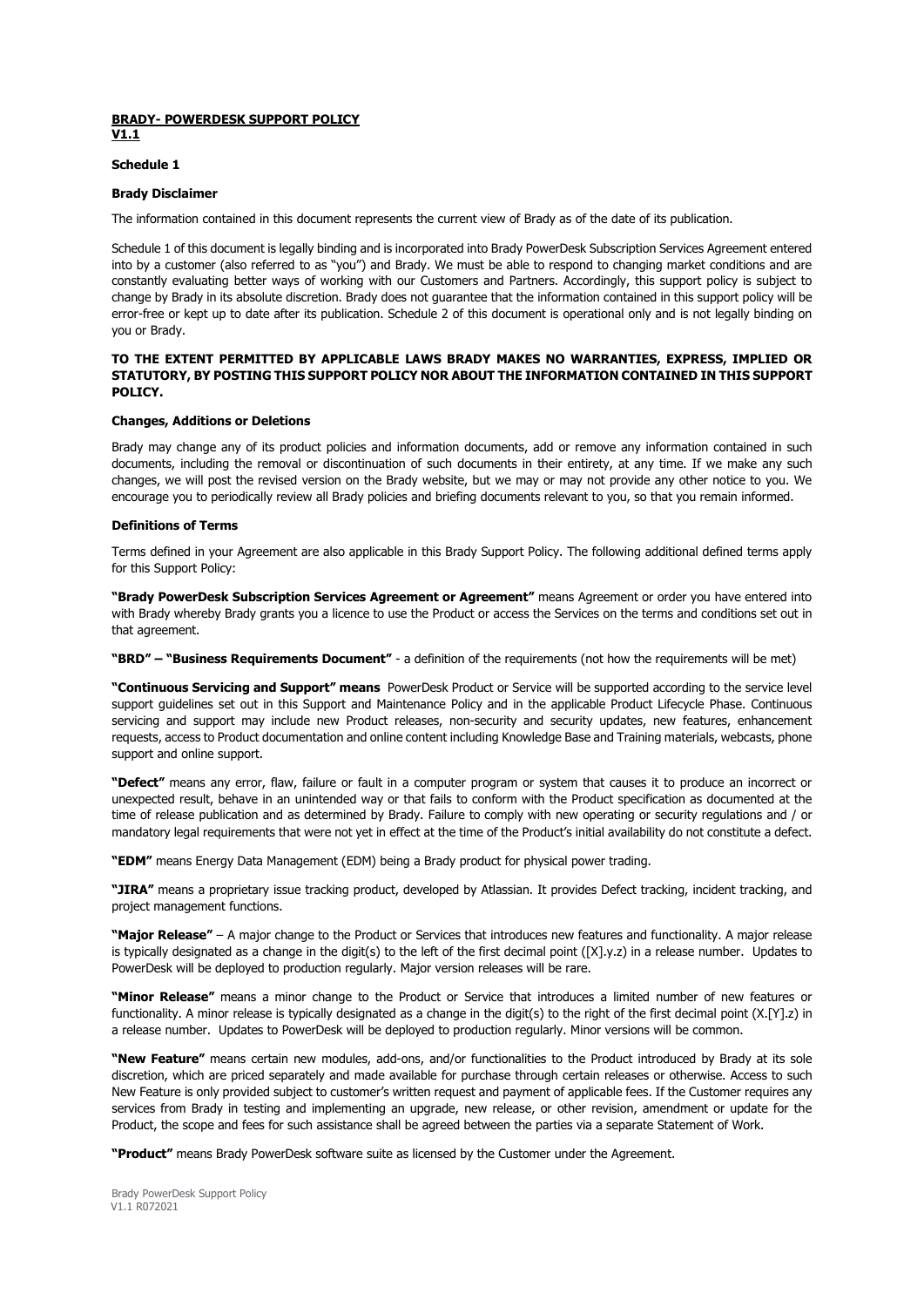# BRADY

**"Product Roadmap"** means Brady will maintain a functionality roadmap for PowerDesk. From time to time customers may wish to submit feature ideas for consideration. If successful these ideas will be added to the roadmap for future development. The content and priority of the roadmap will be communicated to customers regularly.

**"ROM"** means a Rough Order of Magnitude estimate (ROM estimate) is an estimation of a project's level of effort and cost to complete. A ROM estimate takes place very early in a project's life cycle.

**"Software as a Service (SaaS)"** means Brady PowerDesk is a Software as a Service system. There is a single instance of the system that is securely accesses by multiple customers. Each customer has a view of only their data and configuration. Deployment of updates to the production environment will take effect immediately for all customers and as such PowerDesk will not use the Product Life Cycle Policy used by other Brady products.

**"Support for Compatible versions of EDM"** means PowerDesk in the Nordic region may require integration with EDM. The version of EDM installed for a customer must be kept as up to date as possible to ensure full PowerDesk functionality is available. If the installed version of EDM falls behind the oldest compatible version, then PowerDesk functionality may be degraded or partially disabled until EDM is updated. Brady will share a compatibility matrix and endeavour to communicate any impacts of falling behind in advance of impactful PowerDesk updates so that customers have time to schedule EDM upgrades. While support will be provided to assist customers to update EDM there will be no support available for any PowerDesk issues while EDM is out of date.

**"Support Request"** these are incidents raised to address requests for maintenance related to licensed products. This means work related to Defects and are therefore covered under this Support Policy.

**"Update"** means an update to or a subsequent release of the Product which Brady generally makes available for its customers at no additional fees. Such updates do not include any release, option, service, program or New Feature that Brady licenses separately for additional fees. As part of subscription, Brady will provide updates to the Product during the subscription term, when available and as determined by Brady. Brady is under no obligation to develop any future services, programs or functionality. If an update is made available to the customer pursuant to this Support and Maintenance Services Policy, it will replace the previous version of such Product.

# **Automatic PowerDesk Alerts through Status page**

When PowerDesk experiences a degradation in service or functionality a notification will appear on the PowerDesk Status page. Planned maintenance will also be published ahead of time on the page.

The Status page will have regular updates during such events until resolved.

Our Customers are advised to monitor the status page. In addition to this you can subscribe to receive updates via email.

Please refer to your account manager regarding subscriptions.

## <Link to Status page to be inserted when available>

## **How does Support Through JIRA work?**

All trouble ticket / incidents must be entered in JIRA unless already raised on the PowerDesk status page. Outside of incidences already raised on the PowerDesk status page, this is the fastest way to ensure a timely response. Not only does it provide you with self-tracking the status of any tickets,

1. Once you submit your JIRA ticket a Brady Supporter will review the incident, triage the problem.

NOTE: Brady prioritises Alerts on the Status page and tickets sent in via the self-service portal over items that are sent via email or by phone.

- 2. After an incident is logged, Brady may engage with you in a hands-on support interaction via telephone, screen-sharing and other remote diagnostic services targeted at incident resolution.
- 3. All communication on incidents is logged in JIRA and you will always receive an automated email notification of this communication throughout the support ticket's life cycle starting with an acknowledgment of the tickets generation and that it has been picked up and assigned by the Brady Support team accordingly.

For more details on how Brady use JIRA see Schedule 2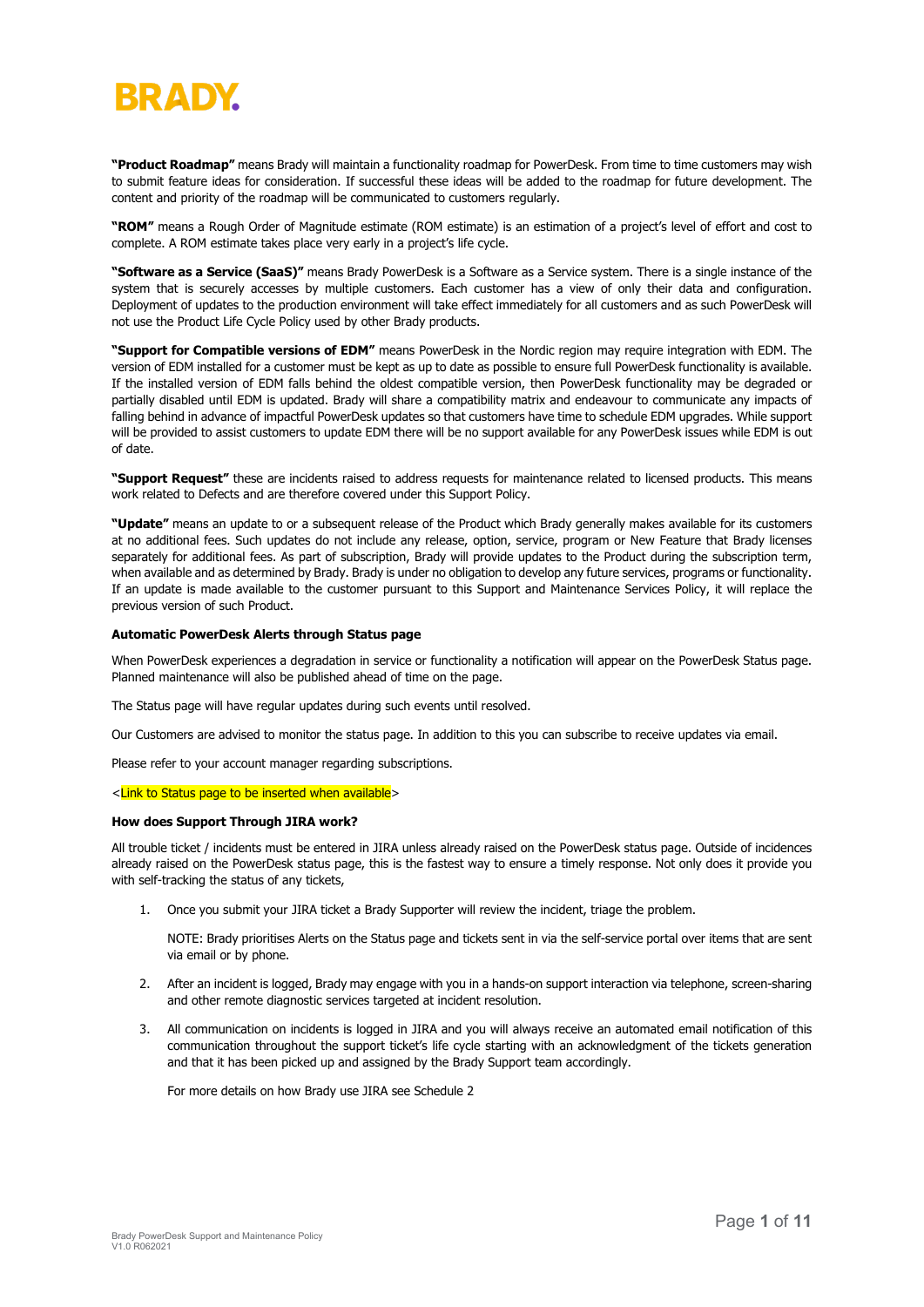# BRADY

## **Brady support priorities and Standard service levels**

Priority levels and the targets set out by the standard service levels dictate how we respond to different incidents. The JIRA incident will be responded to in line with the service levels in the table below but relative to the priorities of tickets already raised or with higher priorities. Unless otherwise stated, contracted service levels apply only to production environments.

| <b>JIRA Priority</b>    | <b>Priority Description</b>                                                                |
|-------------------------|--------------------------------------------------------------------------------------------|
| <b>PO</b> - Critical    | The Defect affects critical functionality or critical data. It does not have a workaround. |
|                         | Example: complete failure of a feature or the PowerDesk system is offline.                 |
| $P1 - High$             | The Defect affects major functionality or major data. It has a workaround but is not       |
|                         | obvious and is difficult.                                                                  |
|                         | Example: a feature is not functional from one module, but the task is doable if a number   |
|                         | of complicated indirect steps are followed in another module/s.                            |
| P <sub>2</sub> – Medium | The Defect affects minor functionality or non-critical data. It has an easy workaround.    |
|                         | Example: a minor feature that is not functional in one module, but the same task is        |
|                         | easily doable from another module.                                                         |
| $P3$ – Low (default)    | The Defect does not affect functionality or data. It does not even need a workaround.      |
|                         | It does not impact productivity or efficiency. It is merely an inconvenience.              |
|                         | Example: petty layout discrepancies, spelling/grammatical errors.                          |

The above JIRA priorities align to the definitions laid out in the service levels as follows:

## **Priority Critical – P0**

A catastrophic Defect that materially impacts your business because all or key parts of the Product are unavailable and cannot be used in production, with no possible workaround solutions immediately available. Defects classified as a P0 Critical defect include service outages, critical process failures within the application and/or the corruption of key data that renders the system unusable. P0 defects are urgent / emergency problems. For customers integrated to EDM if the Customer is not already using the latest version of the EDM in their production environment, they may be required to update EDM up to and including the most recent patch release. In the event that updating the EDM production version does not cure the catastrophic defect then a defect correction may be required for PowerDesk. If this is the case this will be developed, tested and deployed to the PowerDesk production environment.

| <b>Initial Response Target</b> | Within one (1) hour unless the Agreement specified otherwise.                |  |  |  |  |  |
|--------------------------------|------------------------------------------------------------------------------|--|--|--|--|--|
| <b>Resolution Target</b>       | Continuous support 24/7 until the Defect is resolved or work around provided |  |  |  |  |  |
| <b>Regular Update Target</b>   | At least hourly                                                              |  |  |  |  |  |

# **Priority High – P1**

This applies to Defects that will materially impact your business because all or key parts of the Product are unavailable to one or more users, but where a workaround or alternative solution does exist. Resolution of these Defects will normally be considered for inclusion in the short term roadmap. If the Customer is not already using the Current Product version in production, the Customer will be required to do so.

| <b>Initial Response Target</b> | Within two hours during contracted Support Hours                                       |  |  |  |  |  |
|--------------------------------|----------------------------------------------------------------------------------------|--|--|--|--|--|
| <b>Resolution Target</b>       | Support during Non-Critical Support Hours until the Defect is resolved, subject to not |  |  |  |  |  |
|                                | receiving higher priority Defects                                                      |  |  |  |  |  |
| <b>Regular Update Target</b>   | At least daily depending on other priority Defects                                     |  |  |  |  |  |

## **Priority Medium – P2**

This applies to Defects that will not materially impact your company's business. Resolution of these Defects will normally be considered for inclusion in the short erm roadmap.

| <b>Initial Response Target</b> | Within three working days                                                              |
|--------------------------------|----------------------------------------------------------------------------------------|
| <b>Resolution Target</b>       | Support during Non-Critical Support Hours until the Defect is resolved, subject to not |
|                                | receiving higher priority Defects                                                      |
| <b>Regular Update Target</b>   | Every two weeks                                                                        |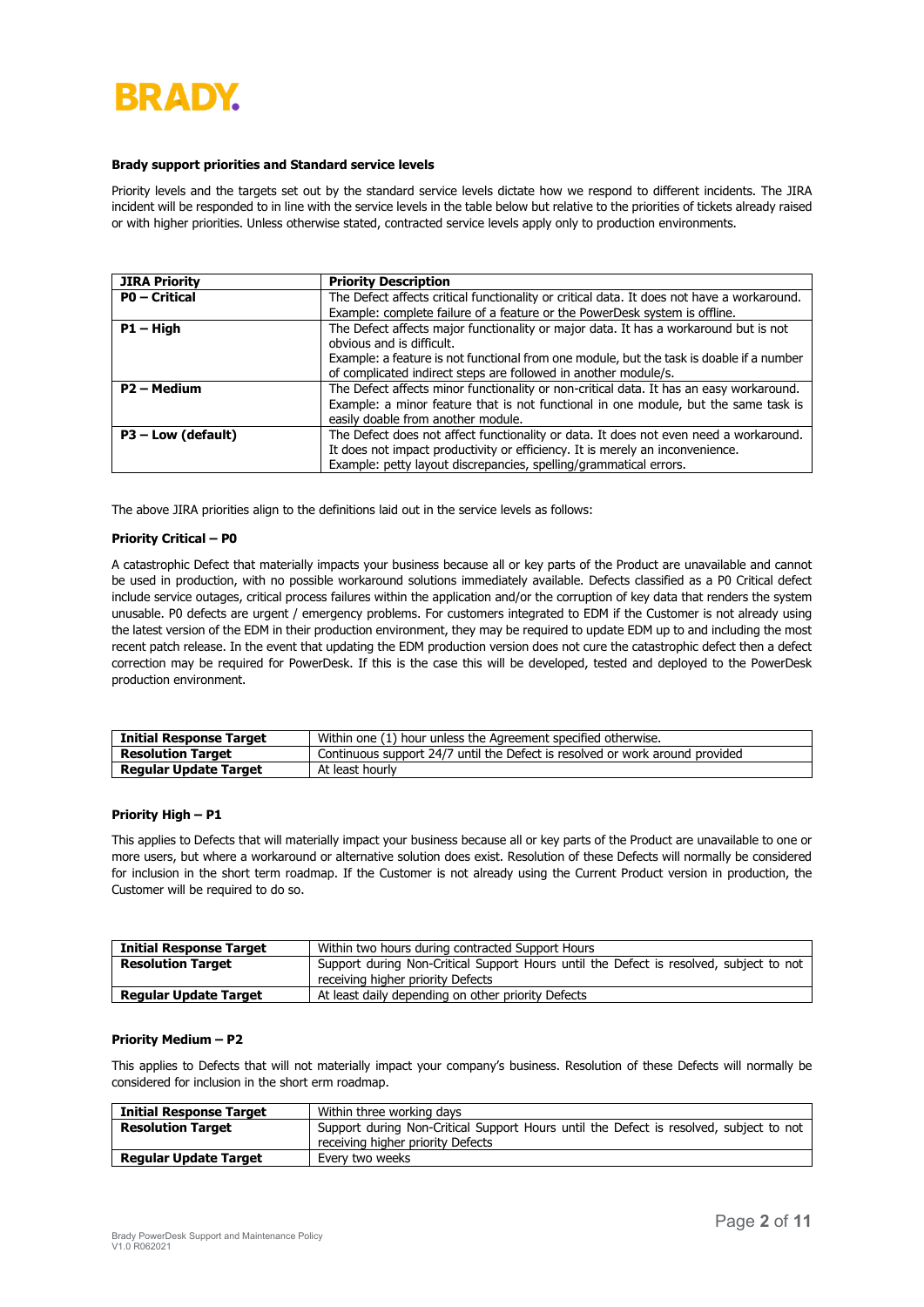

## **Priority Low – P3 (default option on creation)**

This applies to minor, non-serious and cosmetic defects. P3 defects are not normally traditionally targeted for inclusion in a specific release. Instead they are considered for inclusion in a future release if/when the relevant part of the Product is next modified.

| <b>Initial Response Target</b> | Within ten working days                                                                                                     |
|--------------------------------|-----------------------------------------------------------------------------------------------------------------------------|
| <b>Resolution Target</b>       | Support during Non-Critical Support Hours until the Defect is resolved, subject to not<br>receiving higher priority Defects |
| <b>Regular Update Target</b>   | Monthly                                                                                                                     |

#### **Support**

Unless explicitly defined in an existing Agreement, or equivalent agreement between a Brady entity and a Customer, the Support hours are:

| <b>Support</b><br>Categorisation | <b>Support Days</b>                                                  | <b>Support Hours and Time Zone</b> |
|----------------------------------|----------------------------------------------------------------------|------------------------------------|
| <b>Priority Critical – P0</b>    | Everyday                                                             | 24 hr                              |
| <b>Non-Critical</b>              | public<br>Fridav.<br>excluding<br>Mondav<br>$\overline{\phantom{0}}$ | 8am to 6pm UK Time Zones           |
| $(P1-P3)$                        | holidavs                                                             |                                    |
|                                  |                                                                      | 8am to 6pm CET                     |

In the event of a Critical (P0) issue as defined above, 24/7 support will be provided. It is required that the customer monitor the PowerDesk status page before contacting Brady directly. If the incident has not been recorded on the status page, please enter a JIRA and ring Brady Support.

For a Non-Critical (P1, P2 or P3) issue as defined above It is required that the customer also monitor the PowerDesk status page before contacting Brady. If the incident has not been recorded on the status page, please enter a JIRA.

### **Complaint Escalation**

If you have a complaint about anything to do with Brady, we'd like to hear from you. Your complaint could be about: an incident you've raised in JIRA, our level of response, not having received a timely status update on your trouble ticket, our staff, or how your incident is being handled.

All of Brady's Supporters and Account Managers are trained to deal with complaints and our goal is to resolve your concerns as quickly as possible. We will aim to tailor any proposed resolutions to provide a fair and reasonable outcome for all parties involved. Once accepted, we will aim to deliver our mutually agreed resolution to you within an agreed time frame.

#### **How to complain to us**

In the first instance, we recommend that you contact the Supporter working on your incident, either via the JIRA ticket, by emailing [support@bradytechnologies.com](mailto:support@bradytechnologies.com) or by telephoning the support number listed in the 'Contact Us' section of this document.

If you are unable to get a satisfactory resource or action, you have the option to telephone us and ask to speak to the Support team lead. If after communication with the team lead you wish to further escalate the incident, then please ask to talk to the Head of Customer Support.

In the unlikely event that you are not satisfied with the outcome of your conversation with the Head of Customer Support, we recommend that you contact your assigned Account Manager.

| <b>Escalation step</b>   | <b>Contact role</b>      | <b>Means of communication</b>                                |  |  |  |  |  |
|--------------------------|--------------------------|--------------------------------------------------------------|--|--|--|--|--|
| <b>1st Contact</b>       | Supporter/Help Desk      | Emailing support@bradytechnologies.com, or<br>phoning the    |  |  |  |  |  |
|                          |                          | relevant product support number                              |  |  |  |  |  |
| <b>Escalation to 2nd</b> | Support Team Lead        | Telephoning the relevant product support number (see Contact |  |  |  |  |  |
| <b>Contact</b>           |                          | Us)                                                          |  |  |  |  |  |
| <b>Escalation to 3rd</b> | Head of Customer Support | Telephoning the relevant product support number<br>see)      |  |  |  |  |  |
| <b>Contact</b>           |                          | 'Contact us')                                                |  |  |  |  |  |
| <b>Escalation to 4th</b> | <b>Account Manager</b>   | Email or direct phone call. In urgent cases, please call.    |  |  |  |  |  |
| <b>Contact</b>           |                          |                                                              |  |  |  |  |  |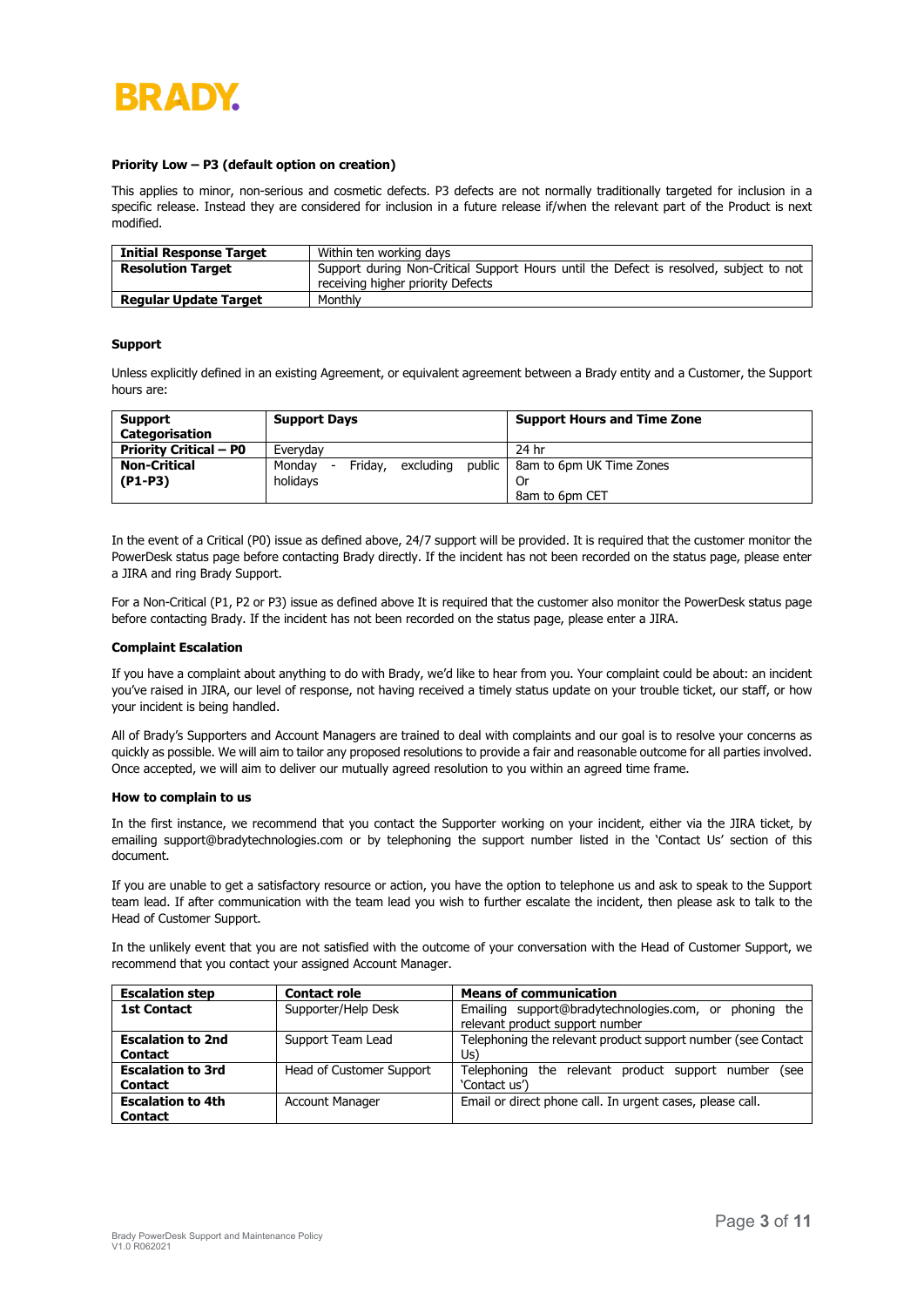

## **Version Support Policy**

## **Support for Compatible versions of EDM**

All PowerDesk customers will always be on the most recent version due to PowerDesk being a Software as a Service system.

For Nordic customers that have PowerDesk integrated to EDM, Brady will support only versions of EDM defined in the compatibility matrix.

New or existing PowerDesk functionality may be degraded or partially disabled until EDM is updated. Brady will share a compatibility matrix and endeavour to communicate any impacts of falling behind in advance of impactful PowerDesk updates so that customers have time to schedule EDM upgrades.

While support will be provided to assist customers to update EDM, there will be no support available for any PowerDesk issues while EDM version is out of date.

Brady reserves the right to terminate Support if a customer remains on older versions of EDM.

## **End of Sales Date Range Notification Policy**

Brady will endeavour to communicate End-of Sales notifications at least 60 days prior to the End-of-Sales Date. Brady may provide up to 1-year End-of-Sale notification for more complex product transitions. The following guidelines are used for End-of-Sales notification announcements, but the actual timing is at Brady's discretion. Brady reserves the right to make actual notifications shorter or longer than the prescribed guidelines.

### **Product Depreciation Policy**

Brady will provide a minimum of 12 months' notification before ending Support for Products governed by the Brady Lifecycle Policy if Brady deems there will not be a successor product or service for the deprecated Product. This policy excludes free products, beta release, trial versions and / or releases which may be deprecated without notice.

#### **Regulatory and Industry Changes**

Brady undertakes to make commercially reasonable efforts to provide updates to the Product to maintain it in line with the applicable regulatory requirements of the European energy markets. In the event of any fundamental or material revision of the market rules that affects the customer as well as Brady's other energy customers, or such other market changes that require Brady to make substantial investments for any enhancements to its Product, then Brady reserves the right to charge additional fees for such developments or modifications to the Product, which shall be agreed by the parties in writing.

# **Schedule 2**

#### **Support Through PowerDesk Status Page**

When you experience any issue with PowerDesk, the first port of call is to view the PowerDesk Status Page. If the incident is already on the Status Page, then please continue to monitor the page until the incident is resolved.

#### **Regular updates will be posted until resolution.**

If the incident has not been recorded, then raise a new incident through JIRA as described below.

#### **Support Through JIRA**

One of the first steps Brady takes when a support ticket comes in is to make sure it's sent to the right person or team who can address the problem. Making sure this process works smoothly, also known as ticket triage, allows Brady to keep response and resolution times down, prevents internal teams from wasting time sending tickets back and forth, and helps us to identify trends in incoming support tickets. As part of your Support plan Brady provides customers with access to a web-based ticket / incident management system called JIRA.

JIRA is an efficient and effective way for Brady to deliver excellence in customer care and support response. The tool assists us to provide our customers with a consistent and timely end-user Support experience across all products and Brady Service Teams.

Using the JIRA self-service web portal, customers can log problem support tickets, check the status of their tickets, provide information about the problem to Brady Support technicians whenever required, and have centralised control over their trouble ticket / incident reporting and monitoring needs. JIRAs built-in notification rules automatically move support tickets between different Brady service desks routing open incidents to the correct Brady team tasked with supporting the Product. This allows Brady to swiftly triage and assign open tickets, track support requests in real time, communicate with customers and other Brady staff from within the tool, view the history of a request and more rapidly respond to open tickets. JIRA ensures best practice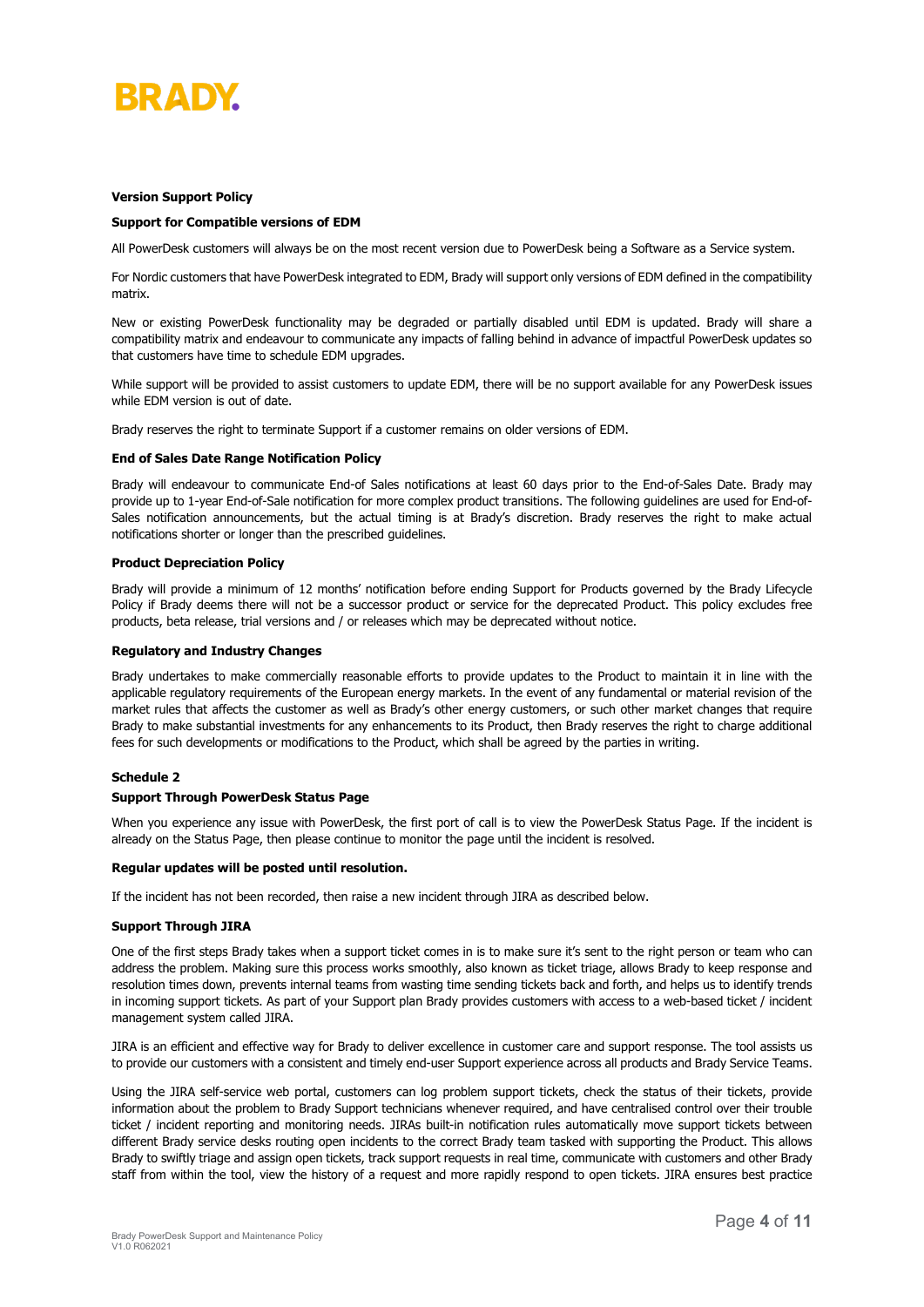# BRADY

across all Brady Support team members, and eliminates single points of failure that can happen when a Support contact is tied up or away from work at the time of incident reporting.

Incident tracking with JIRA provides a web-based seamless audit trail and gives our global support teams the framework needed to ensure responses aligned to service levels set out in your agreement.

## **JIRA Incident Types & Workflows**

This describes the different types of JIRA incidents and their workflow from creation to resolution.

These are incidents raised to address requests for maintenance related to licensed products. When a defect is identified Brady will release the fix as part of the planned Roadmap release for the product unless it is critical (See Critical defect workflow below).



# **Critical defects**

Whenever a P0 defect is identified, Brady will treat this as a showstopper. Our real time monitoring on the system will alert Brady support teams of issues and will log the issue on our status page.

However, if the status page does not reflect an issue you are experiencing then you must create a JIRA ticket detailing the nature of the critical system problem (see 'JIRA User Guide' below). Additionally, you may contact Brady directly on the relevant support number in the 'Contacting Brady' section of this document. Brady will investigate and to all reasonable endeavours provide a solution/workaround to get the system back up and running as soon as possible. Throughout the investigation we will update you on the progress. If we find that there is a suitable workaround or that the Defect was prioritised incorrectly Brady have the right to downgrade the defect to a priority that meets Brady's standard service level requirements. You will be informed why we have downgraded this ticket.

If the defect can only be resolved via a code change or script, we will raise a JIRA ticket with Development who will review the defect and provide feedback. Brady will continue to update you on progress. The code change or script will either be part of a hotfix patch or planned roadmap release, depending on whether a suitable workaround for the defect exists.

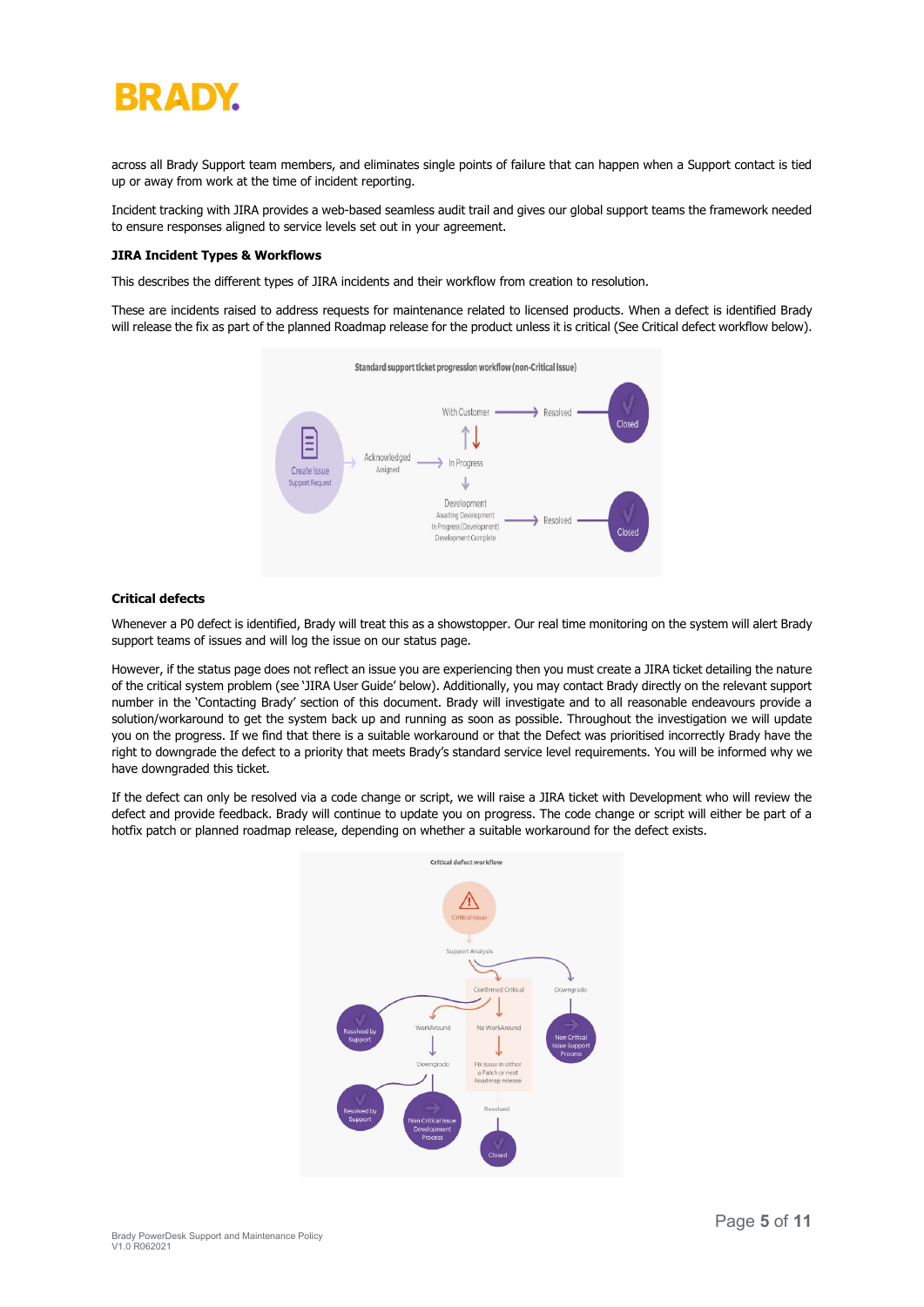

### **Non-Maintenance Support**

When a support request is found to be non-maintenance related professional services, including consulting, training, database administration, User correction and product configuration services, Brady reserves the right to identify the request as a chargeable service request, subject to your Agreement.

## **Service Requests**

Incidents raised to address requests for billable services such as product configuration, onsite assistance and application management or training.



# **Change Requests**

A change request is a formal request for an adjustment to Brady's standard software Product. This could include, but is not limited to, requests to add new functionality, change existing functionality or modify a standard business process/ user interface within the Product to more closely align with your business requirements. Your change request should be submitted in a new JIRA ticket and include a formal declarative statement that details the problem you would like solved, your business needs for requesting the change and your requirements. Once your JIRA ticket has been submitted it will be sent to the product owner for evaluation against our strategic roadmap.

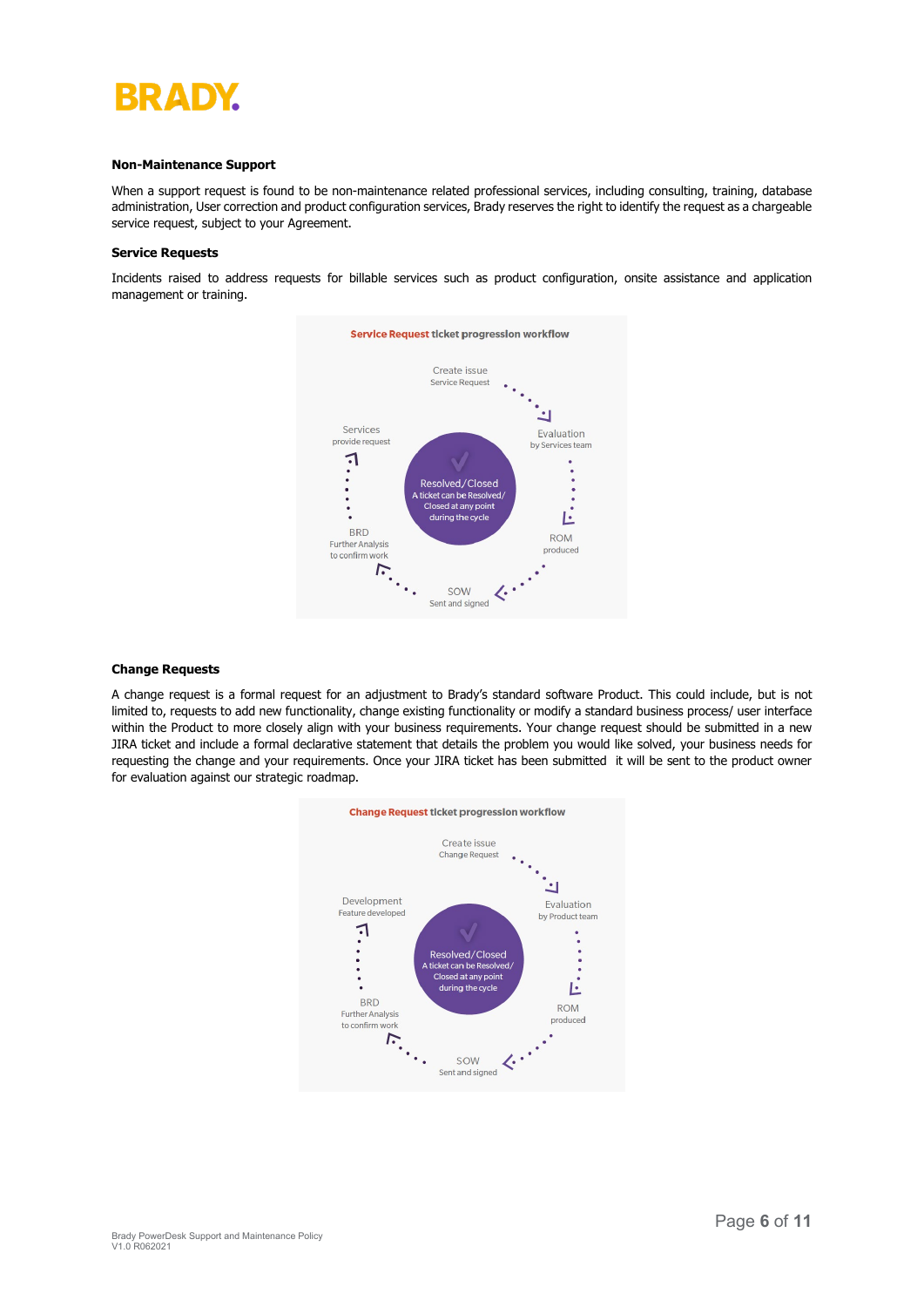# **BRADY.**

# **Key JIRA Fields**

| <b>Field name</b>                  | Who completes this | <b>Description</b>                                           |  |  |  |  |  |
|------------------------------------|--------------------|--------------------------------------------------------------|--|--|--|--|--|
| <b>Type</b>                        | Customer           | Type of ticket being created                                 |  |  |  |  |  |
|                                    |                    | Support, Change or Service Request                           |  |  |  |  |  |
| Summary*                           | Customer           | Title of the ticket indicating the primary incident to be    |  |  |  |  |  |
|                                    |                    | addressed                                                    |  |  |  |  |  |
| Description*                       | Customer           | A detailed description of the primary incident to be         |  |  |  |  |  |
|                                    |                    | addressed                                                    |  |  |  |  |  |
| Steps to reproduce*                | Customer           | Any specific sequence steps that reproduce the primary       |  |  |  |  |  |
|                                    |                    | incident                                                     |  |  |  |  |  |
| <b>Expected behaviour</b>          | Customer           | The behaviour or results expected to be seen from the        |  |  |  |  |  |
|                                    |                    | product/workflow from the Customer perspective               |  |  |  |  |  |
| <b>Environment</b>                 | Customer/Brady     | Any environment specific technical or other details that aid |  |  |  |  |  |
|                                    |                    | in reproducing the primary incident                          |  |  |  |  |  |
| Priority <sup>*</sup>              | Customer           | The priority of the defect occurs in                         |  |  |  |  |  |
| <b>Affects Version*</b>            | Customer           | The product version that the defect occurs in                |  |  |  |  |  |
| <b>Component</b>                   | Customer/Brady     | Where relevant, the specific product component or module     |  |  |  |  |  |
| <b>Attachment</b>                  | Customer           | Any relevant files or screenshots that help describe or      |  |  |  |  |  |
|                                    |                    | prove the defect                                             |  |  |  |  |  |
| System*                            | Customer           | The system in which the defect occurred. Production is the   |  |  |  |  |  |
|                                    |                    | only system for which service levels apply                   |  |  |  |  |  |
| <b>Assignee</b>                    | Brady              | The Supporter assigned to address the ticket. Assignment     |  |  |  |  |  |
|                                    |                    | of tickets is completed at Brady                             |  |  |  |  |  |
| <b>Reporter</b>                    | Automated          | The name of the Customer user that created the ticket.       |  |  |  |  |  |
|                                    |                    | This field is automatically populated                        |  |  |  |  |  |
| <b>Security Level</b>              | Automated          | The Customer name that ensures no other Customers sees       |  |  |  |  |  |
|                                    |                    | the ticket. This field is automatically populated            |  |  |  |  |  |
| <b>Fix Version</b><br><b>Brady</b> |                    | Indicated the target Product/database version that a ticket  |  |  |  |  |  |
|                                    |                    | will be fixed in (assuming it requires fixing)               |  |  |  |  |  |
| <b>Support Type</b>                | <b>Brady</b>       | Indicated the type and level of support administered in the  |  |  |  |  |  |
|                                    |                    | resolution of the ticket                                     |  |  |  |  |  |
| <b>Labels</b>                      | Customer/Brady     | Labels used by either Customer or Brady to help tag and      |  |  |  |  |  |
|                                    |                    | filter specific incidents                                    |  |  |  |  |  |
| FP0 - Database                     | <b>Brady</b>       | For Brady time tracking within the Brady finance systems     |  |  |  |  |  |
|                                    |                    | that link into JIRA                                          |  |  |  |  |  |
| FP1 - Client                       | Brady              | For Brady time tracking within the Brady finance systems     |  |  |  |  |  |
|                                    |                    | that link into JIRA                                          |  |  |  |  |  |
| FP2 - Project                      | Brady              | For Change Requests or non maintenance support               |  |  |  |  |  |
|                                    |                    | requests, this will be set to the SOW number when the        |  |  |  |  |  |
|                                    |                    | SOW is signed                                                |  |  |  |  |  |

\* Must be completed upon ticket creation. Without these fields populated, the ticket progression and investigation will be significantly slower.

## **JIRA Incident Tracking – The System Dashboard**

Customers can track their open (and previously resolved) tickets using the JIRA System Dashboard: <https://support.bradyplc.com/Dashboard.jspa?selectPageId=10000>

## **This dashboard provides the following key ticket information:**

- Ticket analysis of all Support Request tickets in the previous 12 months broken down by status
- Ticket analysis of all current open Support Requests broken down by status
- Graphical analysis showing the trend of all incidents created versus resolved in the last year
- An Activity stream showing all open ticket activity and comments
- A two-dimensional filter showing all open tickets by Defect type and priority
- A filter showing all open Support Request tickets
- A filter showing all open Support Request tickets backlogged for fixing Defects with your client ranking
- A filter showing all Defect tickets completed with final Fix Version but not yet delivered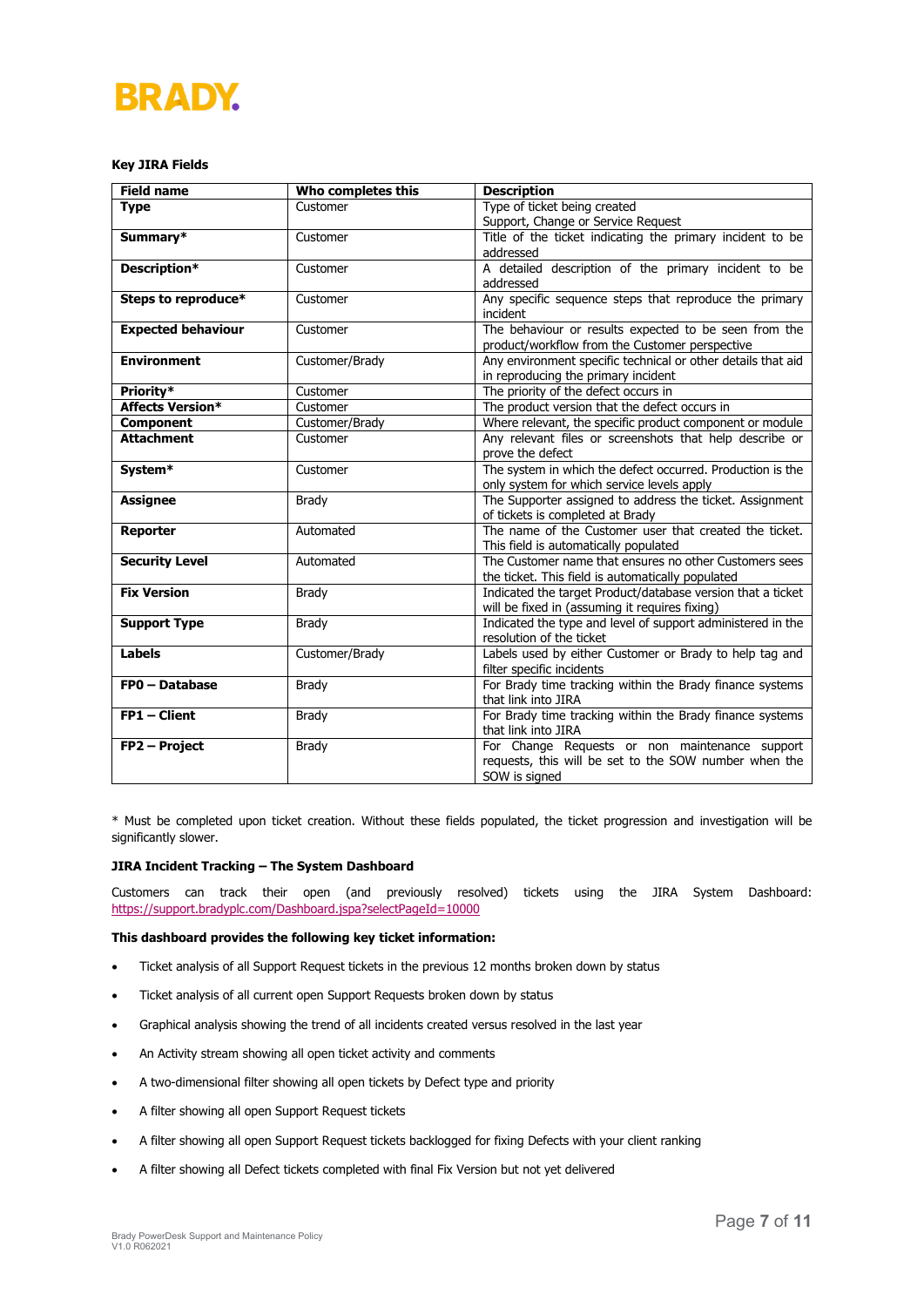

- A filter showing all Defect tickets that have been delivered
- A filter showing all open Service Request tickets
- A filter showing all open Change Request tickets

Tip - hover over a JIRA status to see a description of expected action and workflow related to that status.

# **JIRA User Guide**

# **Logging into JIRA**

- Go t[o https://support.bradyplc.com/secure/Dashboard.jspa?selectPageId=10000](https://support.bradyplc.com/secure/Dashboard.jspa?selectPageId=10000)
- The Login panel will be displayed if you do not already have an active JIRA session login.

|                  | Welcome to Example JIRA                                                                                                |  |
|------------------|------------------------------------------------------------------------------------------------------------------------|--|
| Uvenum           |                                                                                                                        |  |
| <b>Extension</b> |                                                                                                                        |  |
|                  | El Bemember my login on this computer                                                                                  |  |
|                  | Not a member? Sign up for an account.                                                                                  |  |
|                  | Can't estess your account?<br>Log in                                                                                   |  |
|                  | Dog Eastery and project fracture for withware development permissive Albuman (PIA (eb) - About JIRA - Report a grotner |  |

- Enter your Username and Password and click the Log In button.
- Selecting the Remember my login on this computer check box will prevent you from being automatically
- logged out of JIRA on a given browser and computer. However, your session will not be preserved, e.g. last search.
- The system dashboard will be displayed upon opening. This dashboard will show you all open requests with Brady.
- If the System Dashboard will not display, please contact Brady Support.

## **Forgotten Username or Password**

- Click Can't access your account?
- Fill in the fields on the Can't access your account? page, as follows:
	- o If you cannot remember your password, select the Password option and Enter your username in the field provided.
	- o If you cannot remember your username, select the Username option and Enter your email address specified in your JIRA user profile.
- Click Send. A new password will be emailed to the email address specified in your user profile.

# **Creating an Incident/New Ticket**

- Click Create at the top of the screen to open the Create Issue dialog box.
- Select the relevant Project and Issue Type on the Create Issue dialog box.
- Type a Summary for the issue and then add:
	- o The Description
	- o Steps to reproduce
	- o Set the Priority according to Brady's service levels set out in this policy.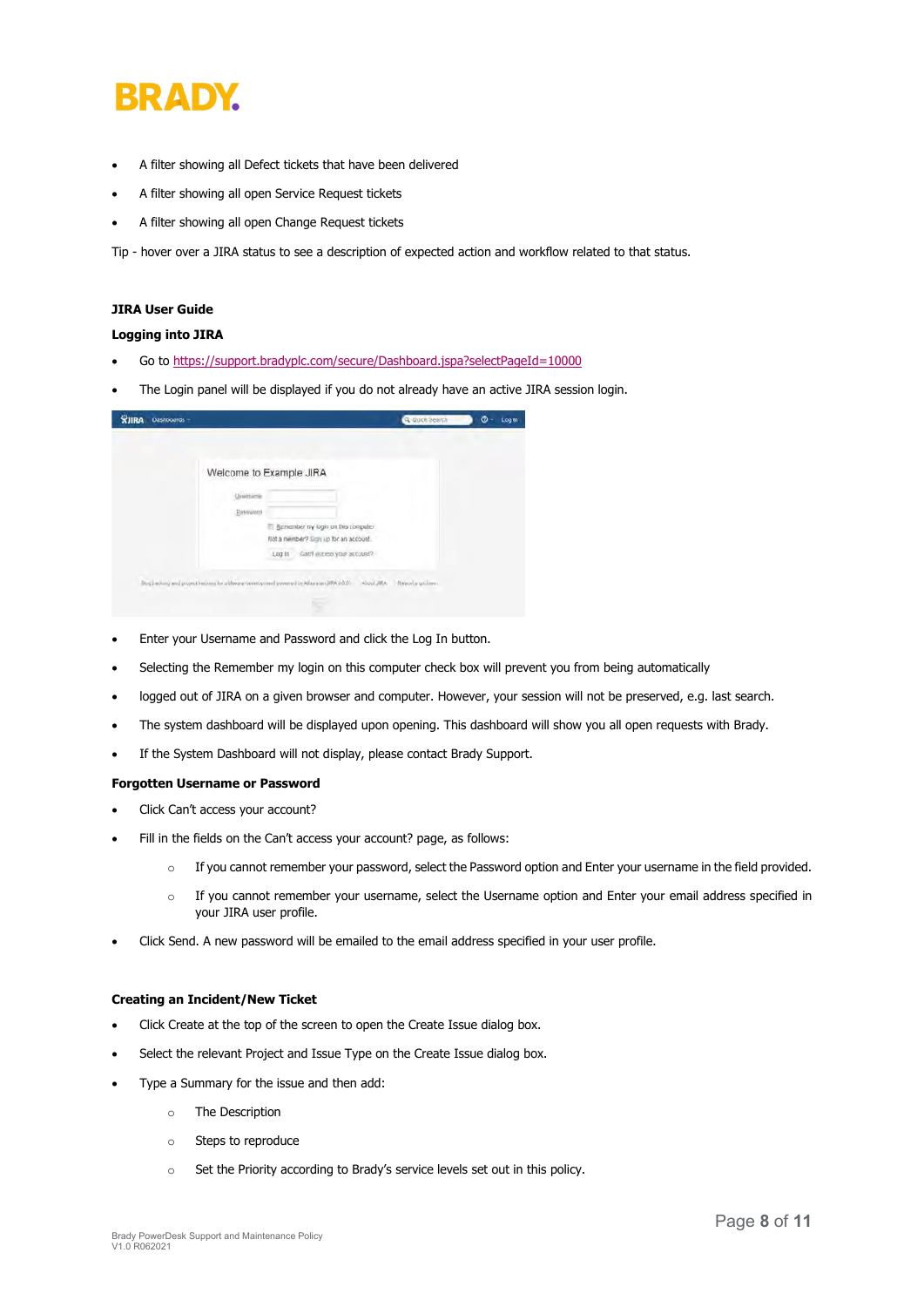

- o Add Affects version.
- o State which type of System this is affecting from dropdown
- o Add any Attachments at this point if you wish. See (Adding attachments link for further details)
- o Note: For description of the key JIRA fields see Key JIRA Fields table
- When you are satisfied with the content of your issue, click the Create button.

| Create Issue          |                                   |  |     |  |  |  | C Configure Fields + |
|-----------------------|-----------------------------------|--|-----|--|--|--|----------------------|
| Froject <sup>®</sup>  |                                   |  | ÷   |  |  |  |                      |
| maue Type"            |                                   |  | - @ |  |  |  |                      |
| Field Tab<br>FP codes |                                   |  |     |  |  |  |                      |
| Summary"              |                                   |  |     |  |  |  |                      |
| Description           | Sile B 7 旦 A · Si 6 · 图 · 三 图 · 十 |  |     |  |  |  |                      |
|                       |                                   |  |     |  |  |  |                      |
|                       |                                   |  |     |  |  |  |                      |

Screenshot: Example 'Create Issue' dialog box

# **Adding a Comment to a Ticket**

- Open the issue on which to add your comment.
- Click the Comment button.
- In the Comment text box, type your comment, using as many lines as you require.
- If you have provided the information Brady has requested, you click on the 'All info provided' button at the top of the ticket. This is important and the focus will be back with Brady to pick up and status gets set back to 'In Progress' otherwise the status will remain 'With Customer'.



Screenshot: Example 'Comment' dialog box

# **Attaching a File to a Ticket**

- Open the JIRA incident to which you wish to attach a file.
- Select More > Attach Files.
- The Attach Files dialog box is displayed
- Click Browse to search for your files.
- Optional: Enter a comment about the file(s) you are attaching.